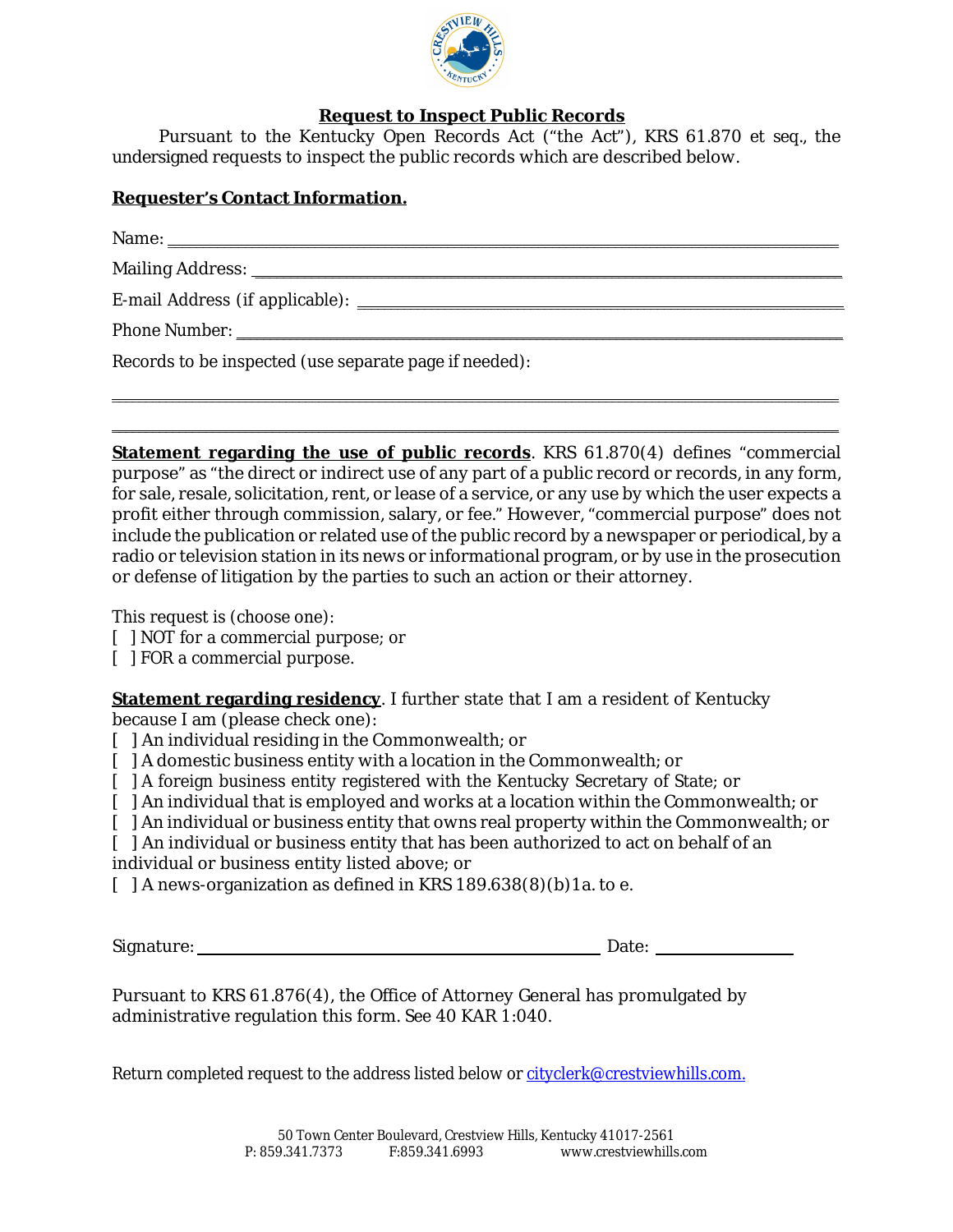

## **OPEN RECORDS POLICY**

- 1. Only residents of the Commonwealth as defined by KRS 61.878(10) may request public records. Any request must include a statement that the individual is a resident of the commonwealth. "Residents of the Commonwealth" include individuals residing in the Commonwealth, domestic business entities with a location in the Commonwealth, foreign business entities registered with the Kentucky Secretary of State, individuals employed and are working at a location in the Commonwealth, and any individual or business entity representing one of these residents. Additionally, newsgathering organizations which are specifically defined in KRS 189.635(8)(b) may also request to inspect public records.
- 2. All applicants must complete a copy of the Open Records Request Form or submit a request in writing. The Open Records request form is available online or in hard copy from the City Clerk. Questions may be directed to the City Clerk at (859)341-7373.
- 3. The City Clerk is the official custodian of city records, and responsible for the maintenance and safe-keeping of all permanent records. According to KRS 61.872, a public record is open to inspection by any person, unless exempted by the terms of the Kentucky Open Records Act or other statute or law. Anyone who wishes to inspect any city records must complete an Open Records Request form and submit it to the City Clerk's office. This form can be received by the City Clerk via email, mail, or dropped off at the Crestview Hills City building during regular office hours (Monday through Friday 8:30 a.m. to 5:00 p.m.).Requests should be itemized and described as clearly as possible. A determination will be made within five (5) working days from the date of the application (excepting Saturdays, Sundays, and legal holidays) regarding approval of the request, and applicant will be notified of the decision within the five (5) day period in one of the following ways.
	- a. The City Clerk may grant the request and provide the information.
	- b. The City Clerk may deny the request but must provide the reason for denial.
	- c. The City Clerk may deny part of a request, or may make redactions, with a provided reason for the partial denial or redaction.
	- d. The City Clerk shall respond to an open records request within five (5) business days from the date it was received. If the record cannot be produced within five business days, then the City Clerk shall notify the requestor in writing and provide an explanation for the delay and provide a date on which the record will be available.
- 4. Certain items may be excluded in whole or part if they contain exempted information as prescribed under KRS 61.878.
- 5. The City is not under an obligation to provide information in response to a request for information or to compile information or create a record that otherwise does not already exist. The City will honor requests for identified and identifiable public records.
- 6. If the City is asked to produce a record in a format other than the format in which it maintains the record, or to tailor the format to meet a specific request, the City may at its option provide the requested format. In that event though the City may recover staff costs, as well as any actual costs it incurs.
- 7. A requestor shall have the option for on-site inspection or receipt of copies through the mail or email. If records are not kept or stored in electronic format the City has no obligation to convert